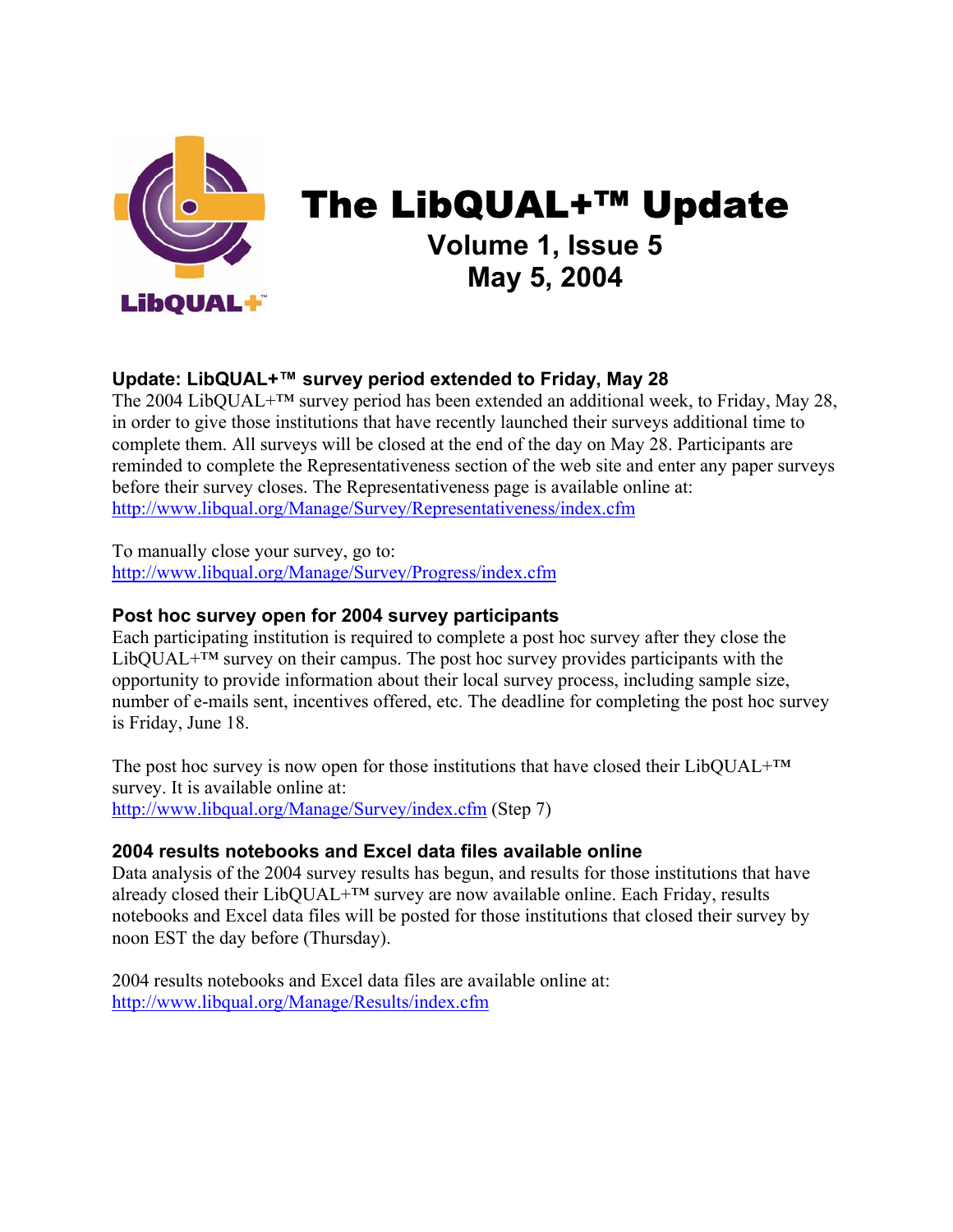## **Register now to attend the results meeting in Orlando on Saturday, June 26**

This year's Spring 2004 LibQUAL+™ Results Meeting will be held on June 26 from 9:00 a.m. to 4:00 p.m. in Orlando, Florida. This event is for 2004 LibQUAL+™ participants only, and libraries are encouraged to send more than one person. Afternoon activities include a Share Fair featuring more than a dozen current and past participants who will be on hand to display and discuss information about how they have analyzed, used, and built upon their LibQUAL+™ survey results. There is **no fee** to attend this workshop; specific location information will be announced when it is available.

To register for the 2004 LibQUAL+<sup>™</sup> results meeting and view an agenda, go to: <http://db.arl.org/action/>

## **Two Process Management workshops will be held June 28**

The LibQUAL+™ team will offer two sessions of the popular "LibQUAL+™: Process Management" workshop at ALA Annual. Both sessions will be offered on Monday, June 28 – one will run from 9:00 a.m. to 12:00 pm, and the second from 1:00 to 4:00 p.m. These workshops are intended for libraries that have not previously participated in the survey and are considering participation in 2005. There is a \$50 per person registration fee. To register for these workshops, go to:

Morning session (9:00 a.m. - 12:00 p.m.) <http://db.arl.org/procesAM/>

Afternoon session (1:00 p.m. - 4:00 p.m.) <http://db.arl.org/procesPM/>

# **Registration open for the International Results Meeting in Brighton, England**

The results workshop for international participants will be held on Wednesday, July 7 at the Old Ship Hotel in Brighton, England. This workshop will provide libraries with the opportunity to learn more about survey results, talk to LibQUAL+™ staff, and provide feedback about their survey experience. A Share Fair featuring presentations and displays by international participants will be included as part of the meeting, which will run from 9:30 a.m. to 5:30 p.m.

To register for the 2004 LibQUAL+™ International Results Meeting, go to: <http://db.arl.org/uk>

If you are interested in participating in the International Share Fair, contact Amy Hoseth at  $amvh@arl.org$  More information about the Share Fair is available online at [http://www.arl.org/stats/libqual/sharefair.html.](http://www.arl.org/stats/libqual/sharefair.html)

#### **Outcomes based assessment of LibQUAL+™ underway**

The LibQUAL<sup>+™</sup> team is currently conducting an outcomes based evaluation of the project. The purpose of the evaluation is (1) to determine the extent to which the survey is impacting service quality in academic libraries, and (2) to ascertain how the project's education efforts have impacted participants' understanding of library service quality. Selected participants are being asked to participate in surveys and focus groups; a general summary of the results will be sent to